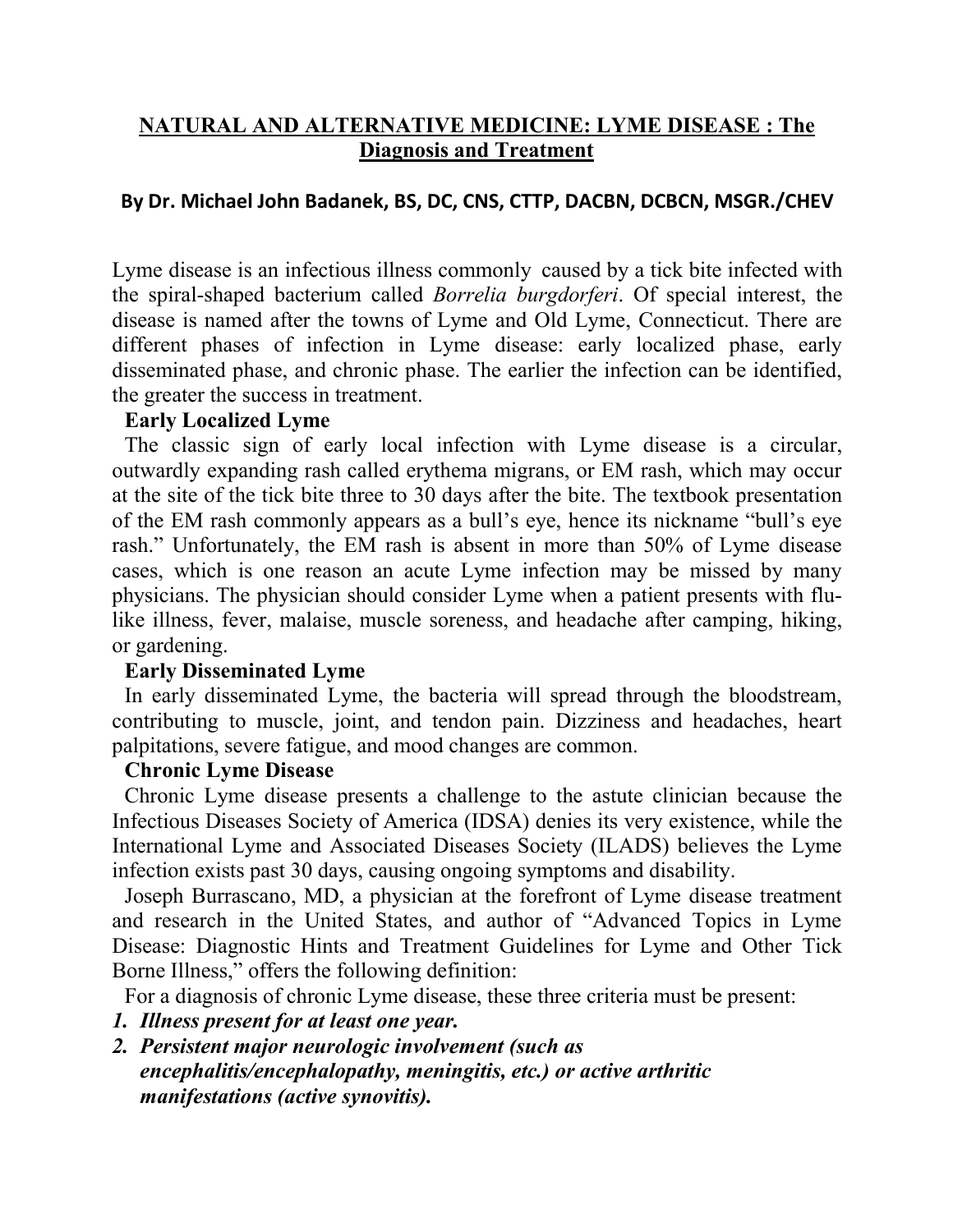# *3. Active infection with Borrelia burgdorferi (Bb), regardless ofprior antibiotic therapy (if any).*

ILADS, the US-based organization that recognizes chronic Lyme disease, has adopted a set of treatment guidelines that have been widely used in clinical practice (available at www. ilads.org). They state the following:

"Chronic Lyme disease is inclusive of persistent symptomatologies including fatigue; cognitive dysfunction; headaches; sleep disturbance; and other neurologic features such as demyelinating disease, peripheral neuropathy and sometimes motor neuron disease; neuropsychiatric presentations; cardiac presentations including electrical conduction delays and dilated cardiomyopathy; and musculoskeletal problems."

# **Lyme Disease: The Great Imitator**

Lyme disease is known as the "Great Imitator." Its list of symptoms is long and varied.

# **Following is a listof illnesses that Lyme disease can mimic:**

- *. Amyotrophic lateral sclerosis (ALS)*
- *. Attention deficit disorder*
- *. Autism*
- *. Chronic fatigue syndrome*
- *. Crohn's disease*
- *. Encephalitis*
- *. Fibromyalgia*
- *. Interstitial cystitis*
- *. Irritable bowel syndrome*
- *. Juvenile arthritis*
- *. Lupus*
- *. Meningitis*
- *. Motor neuron disease*
- *. Multiple sclerosis*
- *. Obsessive-compulsive disorder*
- *. Parkinson's disease*
- *. Psychiatric disorders (depression, bipolar, OCD, etc.)*
- *. Raynaud's syndrome*
- *. Rheumatoid arthritis*
- *. Scleroderma*
- *. Sjögren's syndrome*
- *. Thyroid disorders*

# **And that is just a sampling.**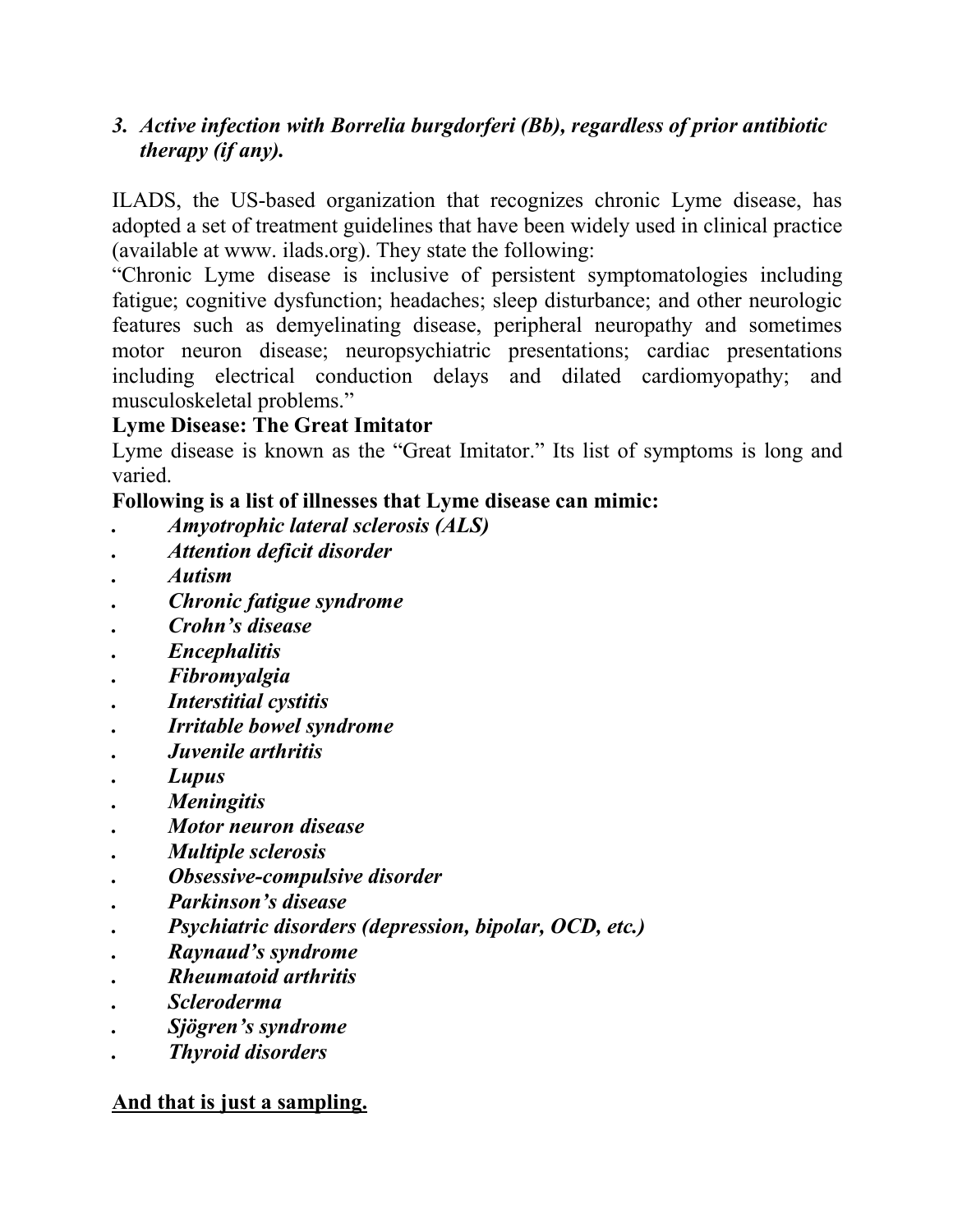#### **Diagnosis**

I recommend starting with the following tests:

**CD57 Panel (cellular stress) (HNK-1) (LabCorp: 505026) and Complement C4a (complement stress) (LabCorp: 004330)**

The CD57 is not so much a test to detect Lyme disease as it is an **immune marker** that tends to be **low** in the presence of Lyme disease. The sicker the patient, the lower the CD57 count appears to be.

Measuring the CD57 count can be helpful for a number of reasons. First, other illnesses such as chronic fatigue syndrome, rheumatoid arthritis, or multiple sclerosis might mimic Lyme, but those illnesses will not cause a drop in the CD57, so this marker can help determine Lyme disease as distinct from other chronic illnesses with similar symptom pictures. In addition, the CD57 can be used to track treatment progress because it should return toward normal levels as the infection improves.

#### **Western Blot Test**

The Western Blot test is one of the foremost tests used in the evaluation of Lyme disease. It is also an indirect test, as are the ELISA and IFA.

A Western Blot reports certain numbers, or "bands," which can be positive, negative, or indeterminate. The bands represent certain antigens, which are the parts of the bacteria that evoke a reaction from the immune system.

There is a discrepancy as to which bands are clinically significant, and how many of the bands need to be positive to get a positive result. FDA-approved, commercially available kits are restricted from reporting all of the bands. These rules were set up in accordance with the Centers for Disease Control and Prevention's (CDC) surveillance criteria. Private laboratories that are not held to these rules and criteria are free to produce tests that actually help people get an accurate assessment.

**One of the private laboratories I recommend is ArminLabs.**

# **Treatment**

Although there is no cookie-cutter, one-size-fits-all protocol for Lyme disease, there are accepted pharmaceutical and botanical treatments that have been found to be effective. As chiropractors, we are not licensed to prescribe medications, but it is still important to understand what are the now-accepted protocols passed down from the International Lyme and Associated Diseases Society (ILADS). For information on the accepted pharmaceutical protocols, visit the ILADS website at www.ilads.org.